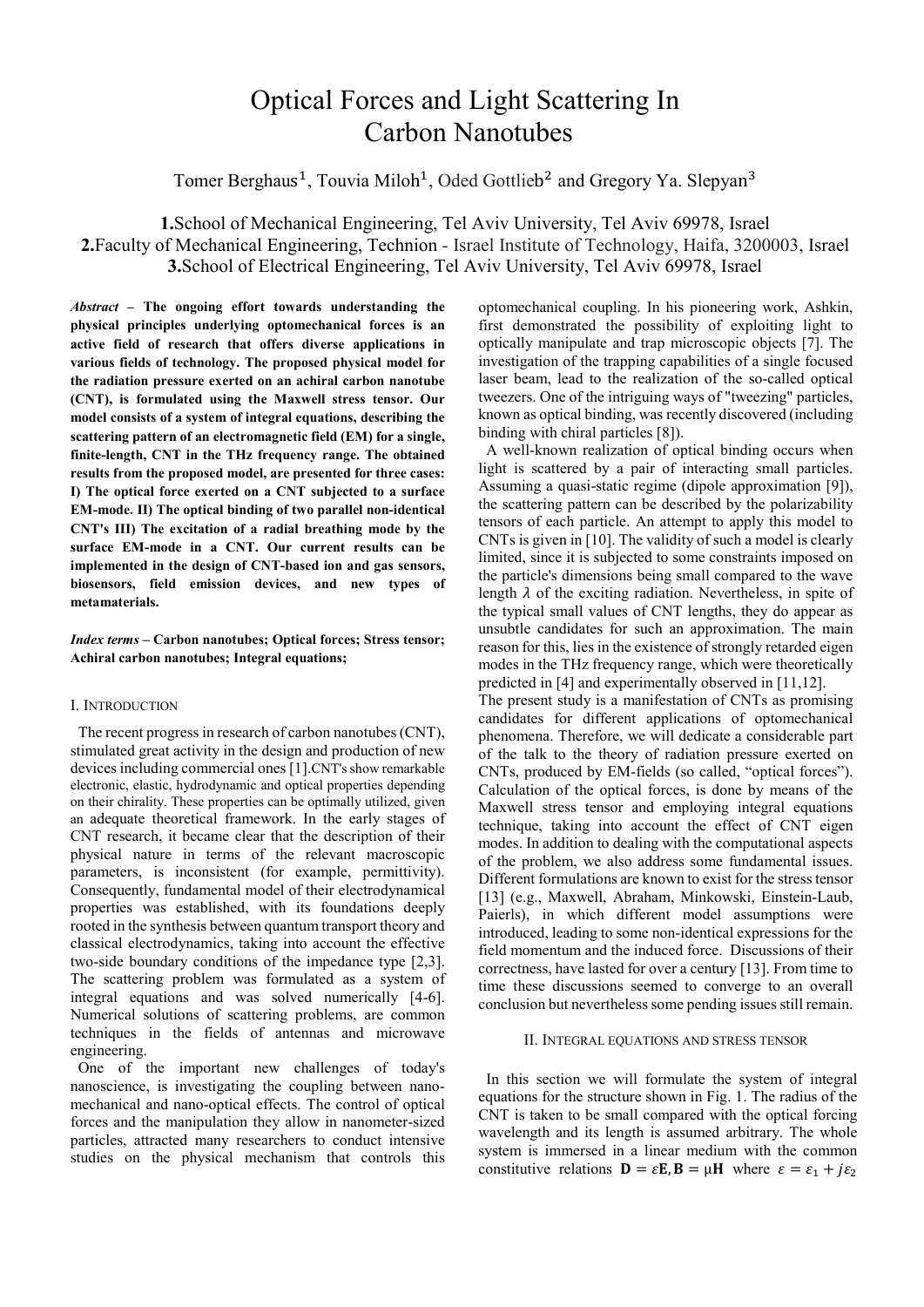and  $\mu = \mu_1 + j\mu_2$  are the complex permittivity and permeability respectively of the surrounding medium. For the description of the linear electron dynamics with respect to the EM-field, the Boltzmann kinetic equation is solved in the framework of the momentum-independent relaxation time approximation. Thereafter, an analytical expression for electric current in the single CNT and its conductivity is derived.



Fig.1. Configuration of the structure under consideration: A pair of parallel non-identical CNTs with corresponding radii  $R_{1,2}$ , lengths  $L_{1,2}$  and conductivities  $\sigma_{1,2}$ , placed at the distance l one with respect to another.

 In contrast with [3-6], the system of integral equations is written in terms of the current densities on the CNT surfaces, without averaging over the azimuthal angle. The reason for this is, the strong angle asymmetry of the currents due to the strong mutual scattering for the case of interacting CNTs. The system of integral equations for the longitudinal current densities  $j_{\alpha}(\mathbf{R}_{\alpha})$  , evaluated on the CNT surface, can be written as:

$$
j_{\alpha}(\mathbf{R}_{\alpha}) = \frac{1}{j\omega\varepsilon} (\partial_z^2 + k^2) \sum_{\beta=1,2} R_{\beta}\sigma_{\beta}.
$$
  

$$
\int_0^{2\pi} \int_{-L_{\beta}/2}^{L_{\beta}/2} j_{\beta}(\mathbf{R}_{\beta}') \frac{e^{ik|\mathbf{R}_{\beta} - \mathbf{R}_{\alpha}'|}}{|\mathbf{R}_{\beta} - \mathbf{R}_{\alpha}'|} d\phi_{\beta} dz' + E_{0z}(\mathbf{R}_{\alpha}) \qquad (1)
$$

where  $\alpha$ ,  $\beta = 1,2$ ,  $E_{0z}$  is the longitudinal component of the incident field and  $k = \omega \sqrt{\mu \varepsilon}$  denotes the wave number of the impinging wave. The solution of (1) allows us to find the electromagnetic field in the whole space. The optical forces are next defined in terms of the Maxwell stress tensor [14], as

$$
\overleftrightarrow{\mathbf{T}} = \varepsilon \mathbf{E} \otimes \mathbf{E} + \mu \mathbf{H} \otimes \mathbf{H} - \frac{1}{2} (\varepsilon \mathbf{E} \cdot \mathbf{E} + \mu \mathbf{H} \cdot \mathbf{H}) \overrightarrow{\mathbf{I}}
$$
 (2)

where  $\vec{l}$  is the unit tensor. According to the boundary conditions imposed on the surface of the CNT, some components of the stress tensor are discontinuous (note that only such components support to the optical forces). The equation for the force can then be written as:

$$
\langle \mathbf{F} \rangle = \int \Delta \overline{\mathbf{T}} \mathbf{e}_{\rho} dS \tag{3}
$$

where  $\Delta \mathbf{T} = \langle \mathbf{T}_+ \rangle - \langle \mathbf{T}_- \rangle$  represents the difference between the values of the stress tensor at the outside and inside the surface respectively and  $e_{\rho}$  is a unit radial vector (plays the role of external unit normal). The angular brackets in (3) denote averaging over the period of the optical field. The integration in (3) is conducted over the surfaces of the CNTs.

## III. OPTICAL BINDING BETWEEN TWO CNT'S

 In this section we will consider the optical binding in a system of two parallel arbitrary CNTs distant from each other at a distance of  $l$  as shown in Fig.2.



Fig.2. The coordinate system that defines the system of integral equations (5)

 We assume that both CNTs are infinitely long and calculate their eigenmodes, by accounting for the electromagnetic coupling between them. The homogeneous integral equations (1) in the limiting case  $L_{1,2} \rightarrow \infty$ , have a nontrivial solution in the form of travelling wave  $e^{ihz}$ , where  $h$ may be considered as an eigenvalue. The averaging of the current densities over the azimuthal direction is here invalid (in spite of the smallness of CNTs radius) because of the strong azimuthal asymmetry of the field in every CNT. Integration over the z axis is done using the identity:

$$
\int_{-\infty}^{\infty} \frac{e^{ik|R_{\beta} - R'_{\alpha}|}}{|R_{\beta} - R'_{\alpha}|} e^{ihz'} dz' = \frac{1}{2\pi} K_0(\kappa |\boldsymbol{\rho}_{\beta} - \boldsymbol{\rho}'_{\alpha}|)
$$
(4)

where  $K_0$  is the MacDonald's function [18],  $\alpha, \beta = 1,2$  and

$$
|\rho_{\beta} - \rho_{\alpha}'|^2 + |z - z'|^2 = |R_{\beta} - R_{\alpha}'|^2, \ \kappa^2 = h^2 - k^2
$$

The system of integral equations may then be written as

$$
j_{\beta}(\phi_{\beta}) = \sum_{\alpha=1,2} \left( \frac{\sigma_{\alpha} \kappa^2 R_{\alpha}}{j \omega \varepsilon} \right) \cdot \int_0^{2\pi} G_{2D}(\phi_{\beta}, \phi_{\alpha}') \cdot j_{\alpha}(\phi_{\alpha}') d\phi_{\alpha}' \quad (5)
$$

where  $G_{2D}(\phi_\alpha, \phi'_\alpha) = \frac{1}{2\pi} K_0(\kappa | \boldsymbol{\rho}_\beta - \boldsymbol{\rho}'_\alpha |)$  . A simple analytical solution of the system (5), can be achieved by implementing the Born approximation, widely used in the physics of optical binding [9]. Assuming that CNTs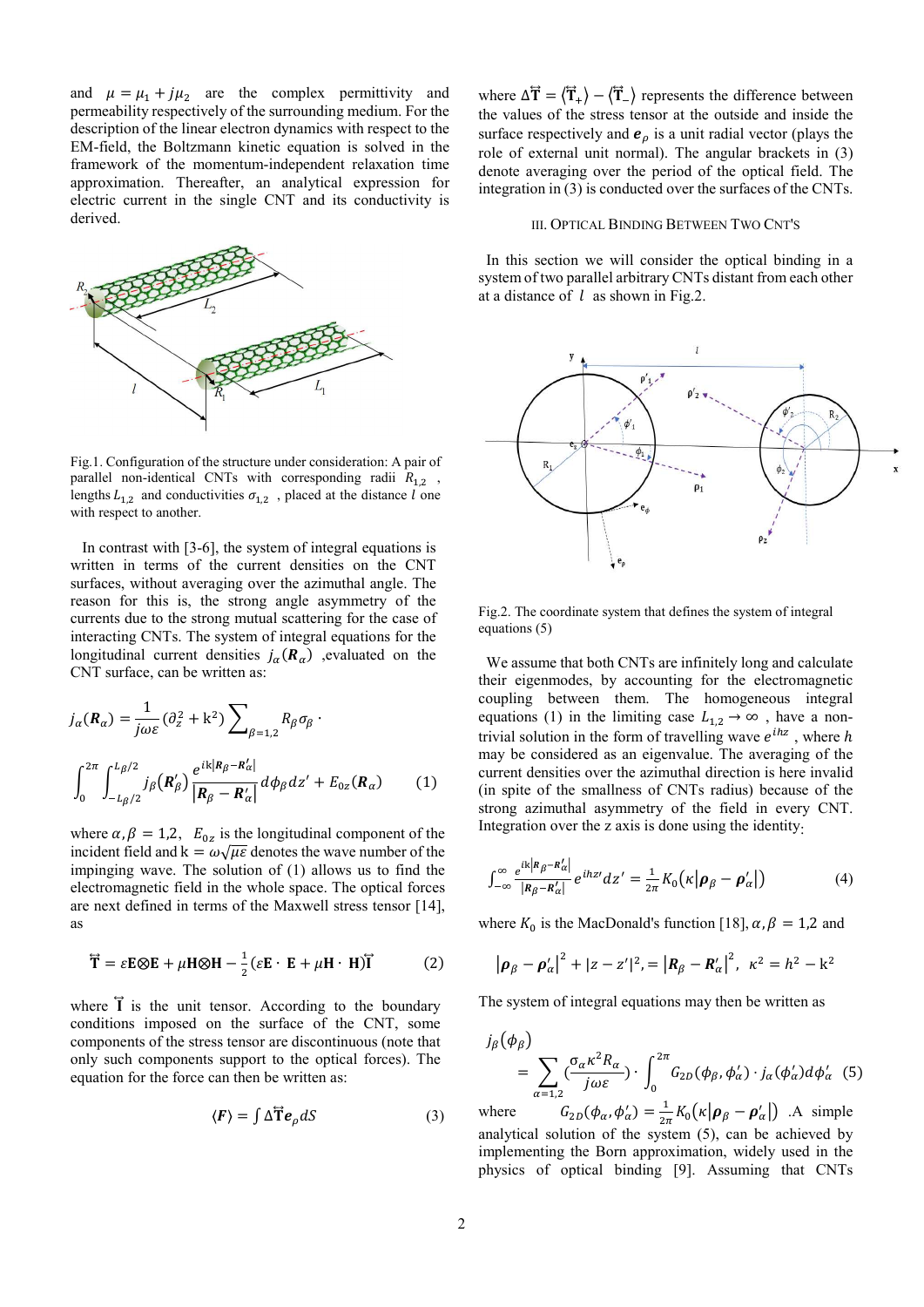interaction is rather small, we can take the zero approximation as

$$
\begin{pmatrix} j_1(\phi_1) \approx \widetilde{A} \\ j_2(\phi_2) \approx 0 \end{pmatrix}
$$
 (6)

where  $\tilde{A}$  is the zero-order approximation of the surface current density on tube (2)  $(|\tilde{A}| = Amp/m)$ . This particular choice corresponds to the value  $\kappa \approx \kappa^{(0)}$ , where  $\kappa^{(0)}$  represents the eigenvalue of the first CNT in the absence of the second one. Substituting the above 'zero' approximation into the right-hand part of Eq. (5) and integrating over the azimuthal angle, we obtain the current density induced on the second CNT due to its interaction with the first one. The analytical integration is done using the addition theorem for cylindrical functions (see appendix A in [15]). The final result for the zero order Hertz potential  $\Pi^0$  is expressed below as

$$
\Pi^{(0)}(\rho_2) = (\mathbf{r}) + \tilde{c} \sum_{n = -\infty}^{\infty} K_n(\kappa I) I_n(\kappa R_2) I_0(\kappa R_1) \cdot
$$
  
\n
$$
\begin{cases}\nK_n(\kappa \rho_2) I_n(\kappa R_2), & \rho_2 > R_2 \\
K_n(\kappa R_2) I_n(\kappa \rho_2), & \rho_2 < R_2\n\end{cases}
$$
\n(7)

where  $\tilde{c} = -jk^2 R_1 R_2 \tilde{A} \sigma_2 / (\pi \omega \varepsilon)$  and the radial position vector  $\rho_2$  is described at Fig.2. The symbol  $\begin{pmatrix} \cdots \\ \cdots \end{pmatrix}$  in (7) denotes omitted terms, which are continuous at the surface of the second CNT and therefore do not contribute to the optical force. The optical force was calculated using (3), using the general approach considered before. Note that the optical binding force according to (7), is azimuthally dependent.

 An additional mode for a pair of CNTs, can be shown to exist at the vicinity of the second tube. Its corresponding relations, can be easily determined by switching the indices  $1 \leftrightarrow 2$ .

#### IV. OPTICAL FORCE ON A SINGLE CNT

 In this section we evaluate the radiation pressure which is produced by the surface eigenmode propagating over the CNT [3] for the case of lossless media for which  $\varepsilon, u, h, \kappa \in$  $\mathcal R$  and  $\sigma$  is purely imaginary. Assuming that the Hertz vector associated with the imposed field is taken as a travelling wave in the z direction  $\Pi_{\varepsilon} = \Pi_{\varepsilon} e^{jhz} \mathbf{e}_z$ , we can write the field components as:  $E_{\rho} = (\text{jh}/\epsilon) \partial_{\rho} \Pi_{\epsilon}, E_{z} = (\omega^2 \mu - h^2)$  $\epsilon$ ) $\Pi_{\epsilon}$ ,  $H_{\phi} = j\omega \partial_{\rho} \Pi_{\epsilon}$ . The normal and longitudinal components of the averaged stress tensor multiplied by a unit normal vector, provide the local pressure (P) exerted on the CNT surface

$$
P = \frac{\sigma'' |\bar{E}_z|^2 \kappa}{2\omega} \tag{8}
$$

where  $|\bar{E}_z|$  is the magnitude of the total longitudinal field at the surface of the CNT,  $\sigma'' = 2v_F/(\pi R_0 kR_h c)$  is the imaginary part of the surface conductivity,  $v_F$  represents the Fermi-velocity of electrons in the CNT,  $Z = \sqrt{\mu/\varepsilon}$  is the wave impedance and  $R_0 = \pi \hbar/e^2$  is the quantum resistance expressed in terms of electron charge and Planck's constant.

The shear stress (in contrast to the pressure term P),is stipulated by the attenuation of the eigenmode and disappears in the lossless limiting case. Numerical estimations of the typical parameters of conductive CNTs in the THz frequency range, give  $|P|/4\pi\varepsilon |\bar{E}_z|^2 \approx 0.35$ , which seems to exceed the corresponding values for different types of nanostructures (e.g., dielectric nano-spheres with or without the appearance of dielectric background [16]). The considered force is determined by the field discontinuities prevailing at the CNT boundary. These discontinuities may be also considered as a proper limit of a gradient of a nonhomogeneous field. Thus, from a physical point of view, the considered force may be interpreted as an analog of the gradient force [17].

## V. THE EXCITATION OF RADIAL BREATHING MODE BY THE SURFACE EM-WAVE

 In order to demonstrate some possible application of the developed theory, we consider the excitation of a CNT radial breathing mode (RBM), by the surface electromagnetic mode. For simplicity, we assume that the CNT is empty and employ a classical continuum approach to model CNT elasticity [17]. The frequency of the RBM mode can be written as

$$
\omega_{RBM} = \frac{1}{R} \sqrt{\frac{c_{11}}{\rho_{2D}}} \tag{9}
$$

where  $\rho_{2D}$  represents the area mass density, R is the tubes radius and  $c_{11}$  denotes the elastic stiffness coefficient in the Voigt notation [17]. The radial frustration of the CNT, corresponds to the forced oscillations of an harmonic oscillator satisfying the following equation

$$
\frac{d^2r}{dt^2} + \omega_{RBM}^2 r = \frac{P}{\rho_{2D}}\tag{10}
$$

where P is the magnitude of the (radial) pressure defined by eq (8) and  $r$  denotes the radial CNT displacement. Following [17], we choose  $\rho_{2D} \approx 10^{-6} \text{kg/m}^2$ ,  $c_{11} \approx 352 \text{N/m}$ , which for a CNT with radius of 1.0nm, renders a frequency  $\omega_{RBM} \approx$ 0.6THz. This value is found to be small compared with typical frequencies (10-100THz) of surface EM-modes [12]. Therefore, an efficient excitation of RBM in CNT, is possible by using for example periodic chains of electromagnetic pulses. In this case, the optical force defined in eq. (8), becomes a periodic function in time. If the inversed value of this period is small compared with the frequency of surface EM-mode and is approximately equal to the RBM-frequency given by eq. (9), we obtain a resonant regime of RBM excitations.

 A more complicated scenario, occurs in the case of a CNT filled with a compressible (inviscid) liquid. The radial frustration of the CNT is then coupled with the compressible pressure wave [20], which propagates in the liquid along the tube in the form of a traveling wave. The presence of such